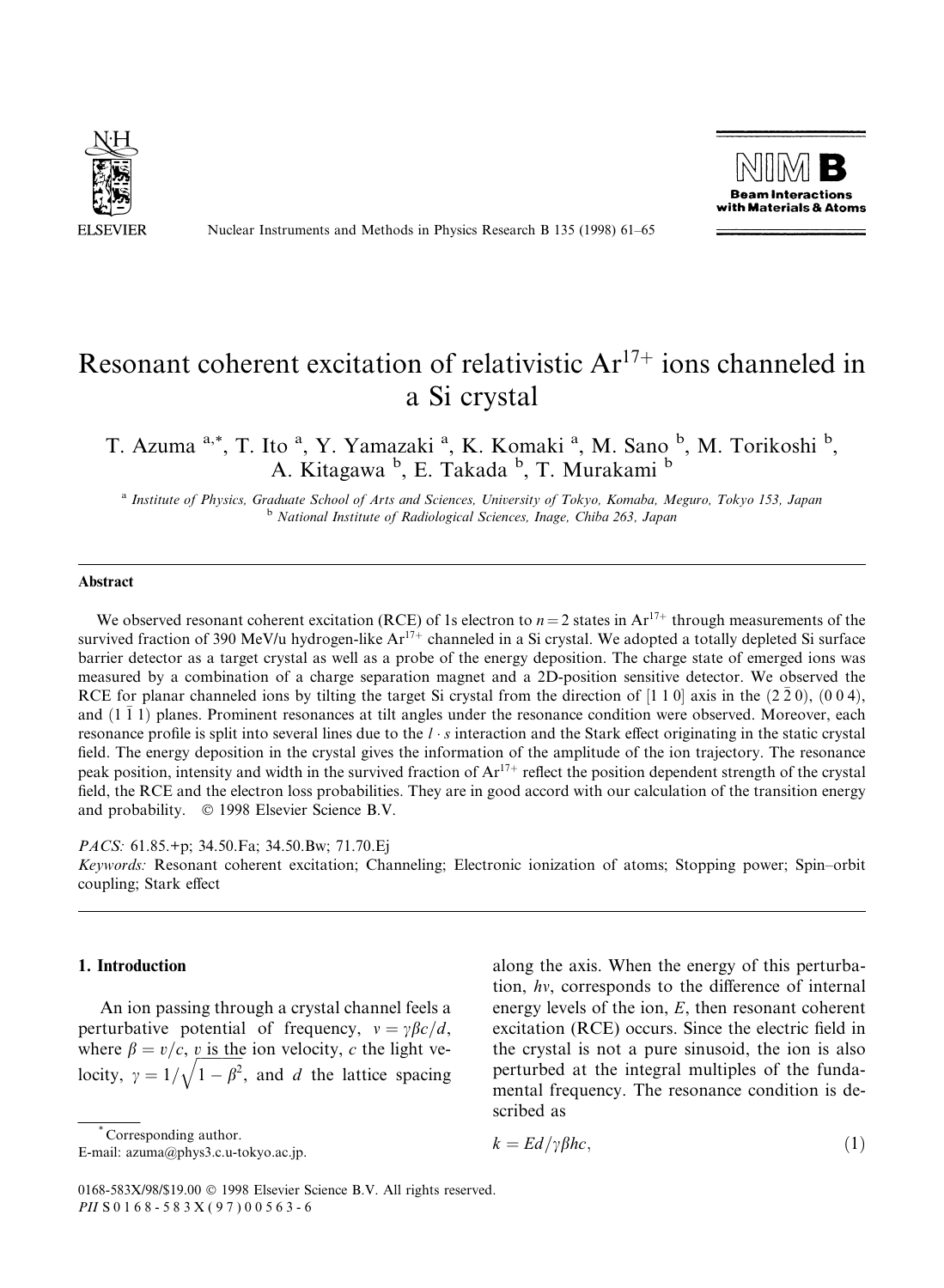where  $k$  is an integer.

The RCE process and the possibility of radiative de-excitation was first predicted by Okorokov [1]. If an orbital radius of the excited electron is smaller than the channel size, the radiative decay is expected, otherwise the ionization of the excited ion is rather preferred. The first observation of RCE through the charge state distribution of emerging low-Z heavy ions was reported by Datz et al. in 1978 [2]. Since then, much progress in the understanding of RCE has been made in the last two decades [3]. The removal of the degeneracy of 2s and 2p states induced by the crystal and wake fields were investigated in detail experimentally and theoretically [2,4,5]. Measurements of the charge fraction of emerged ions and X-ray have been recently reported [6,7].

So far observations of RCE have been limited in the ion energy region upto several tens MeV/u. Here we report the first observation of RCE of 1s electron to  $n = 2$  states in  $Ar^{17+}$  through measurements of a survived fraction of  $Ar^{17+}$  channeled in the Si crystal in the relativistic ion energy region. Argon is the heaviest ion with the largest transition energy to be observed among ever reported experiments on RCE. The electrons excited to  $n = 2$  states through RCE are easier to be stripped off by the target atom than those at the ground state, which results in a decrease of the surviving probability of  $Ar^{17+}$  ions.

The higher ion energy has various advantages. First, the lower order Fourier components of the crystal potential are available, which leads to the larger resonance amplitude. Second, the charge exchange probability of ions is much reduced in comparison with the lower energy case, so that we can extract the resonance phenomena without being obscured by the charge exchange.

## 2. Experiments

A beam of hydrogen-like  $Ar^{17+}$  ions of 390 MeV/u, the angular divergence of which was less than 0.15 mrad, was supplied at Heavy Ion Medical Accelerator at Chiba (HIMAC), and passed through the target Si crystal mounted on a high precision goniometer. Channeling in the present high energy region requires a small critical angle of the order of submilliradian. We have developed a parallel beam by a combination of a doublet and a triplet quadruple-magnetic lenses, and collimated it by an Fe-made collimator of 50 mm thickness and 1 mm inner diameter located downstream of the magnets [8]. The synchrotron was operated in a pulse mode with a repetition period of 3.3 s and a width of 1.5 s. The beam intensity was reduced to a few thousand pps (particles per second) to avoid pileup.

A very thin crystal of several thousand angstroms had often been employed in order to avoid the effect of the charge exchange on RCE. In the present condition, however, we do not necessarily need such thin crystals. We adopted totally depleted Si surface barrier detectors of  $78.5$  and  $94.7 \mu m$ in thickness as target crystals for probing the energy deposition simultaneously, which is a technique well developed by our group [9]. The crystal orientation was searched out by  $X$ -ray diffraction in advance.

A vertical slit of 1 mm in width was placed at 615 mm downstream of the Si crystal target. The charge state of emerging ions was measured by a combination of a charge separation magnet of 0.5 T located at 660 mm further downstream of the vertical slit and a 2D-position sensitive Si detector.

The data of the charge fraction, the energy deposition in the Si target crystal, and the vertical scattering angle were collected in a "list mode" as a function of the crystal orientation. Accordingly, the charge fraction distribution could be re-histogrammed later by gating on the measured energy deposition or scattering angle.

# 3. Results and discussion

Instead of changing the ion energy for realizing RCE under the axial channeling, we observed RCE under the planar channeling by tilting the angle from the direction of the  $[1 1 0]$  axis in the  $(2\bar{2}0)$ ,  $(0\bar{0}4)$ , or  $(1\bar{1}1)$  plane. The resonance condition in this case is described as

$$
\frac{k\cos\theta}{A} + \frac{l\sin\theta}{B} = \frac{E}{\gamma\beta hc},\tag{2}
$$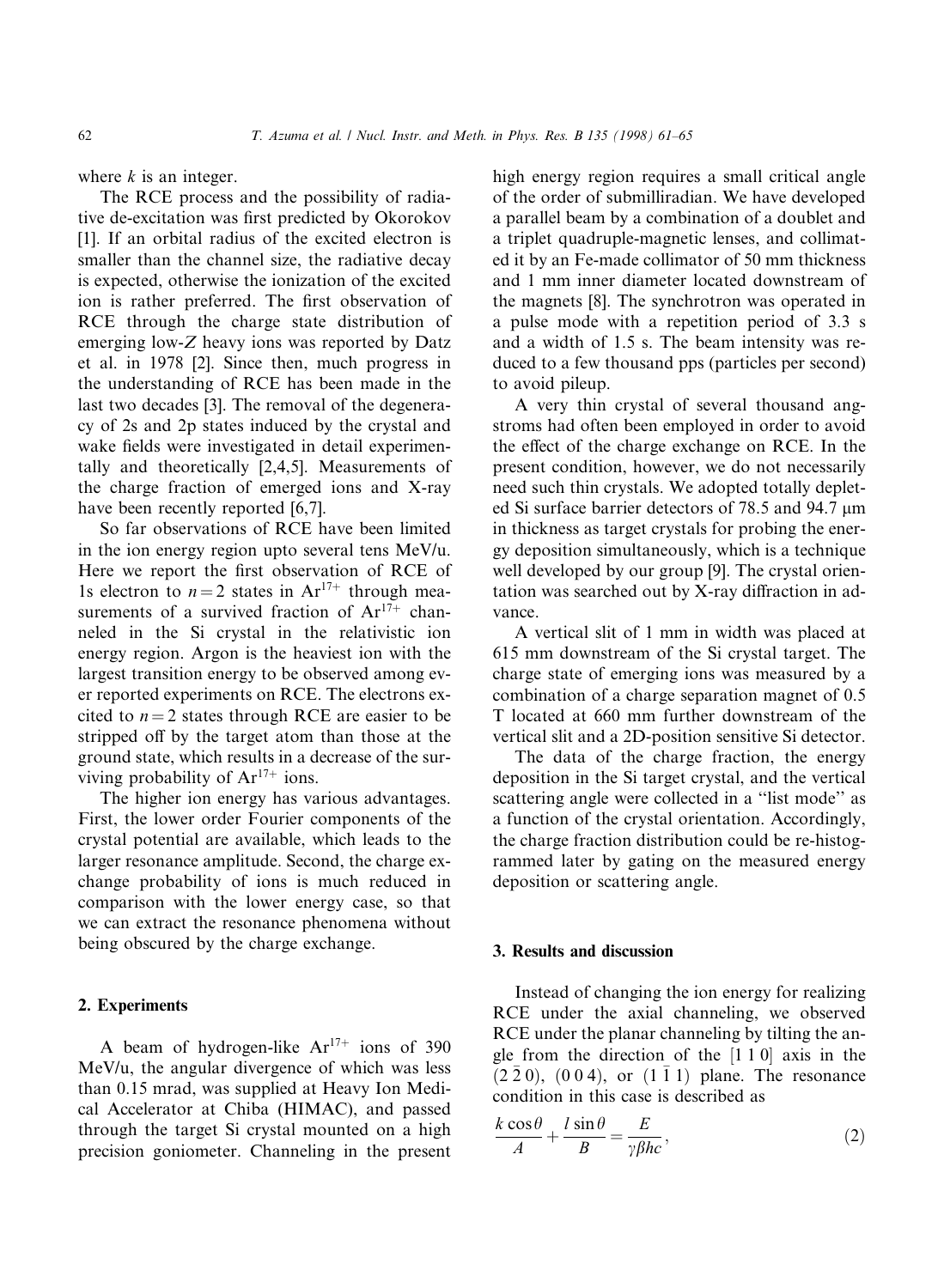where k and l are integers, and  $\theta$  is a tilt angle from the  $\langle 1\ 1\ 0 \rangle$  axis in the plane.  $(A, B)$  is  $(a/\sqrt{2}, a)$ ,  $(a/\sqrt{2}, a/\sqrt{2})$ , and  $(a/\sqrt{2}, \sqrt{3}a/\sqrt{2})$  for the  $(2\bar{2}0)$ ,  $(0\bar{0}4)$ , and  $(1\bar{1}1)$  planes, respectively, and a is a lattice constant.

The survived fraction of  $Ar^{17+}$  ions passing through the present Si crystal of ca.  $100 \mu m$  thickness in the random direction was less than  $1 \times 10^{-3}$ . Under the channeling condition, however, we observed several tens percent of emerged  $Ar<sup>17+</sup>$  ions. Varying the angle from the [1 1 0] axis in the  $(2\bar{2}0)$  plane, resonances of the electron transition from 1s to  $n = 2$  states in Ar ions corresponding to  $(k, l) = (1,1)$ ,  $(1,2)$ , and  $(1,3)$ , were very clearly observed as a decrease of the survived Ar<sup>17+</sup> fraction. The case for  $(k, l) = (1, 1)$  is shown in Fig. 1. A resonance at a given tilt angle can be associated with a corresponding transition energy with the relation of Eq. (2), which is also shown in the upper scale in Fig. 1. The two arrows in Fig. 1 represent the resonance positions calculated from Eq.  $(2)$  substituting 1s-2p transition energies in vacuum, 3.318 and 3.323 keV, which are the values of  $j = 1/2$  and 3/2. We changed the tilt angle,  $\theta$ , also in the  $(0 0 4)$  and  $(1 \overline{1} 1)$  planes. Resonances



Fig. 1. Resonance peaks of  $(k,l) = (1,1)$  in the  $(2 \bar{2} 0)$  plane. The survived  $Ar^{17+}$  fraction passing through 94.7 µm Si crystal as a function of the tilt angle from the [1 1 0] axis,  $\theta$ , in the  $(2\bar{2}0)$ plane is shown. The corresponding transition energy is shown in the upper scale. The two arrows represent the resonance positions for 1s-2p energy levels  $(j = 1/2$  and 3/2) of Ar in vacuum.

corresponding to  $(k, l) = (1,1), (1,2), (1,3), (1,4)$ for the  $(0\ 0\ 4)$  plane, and to  $(k, l) = (1, 1), (1, 3)$ for the  $(1 \bar{1} 1)$  plane were observed.

It is noticed that the selection rule, destructive or constructive interferences of potentials in a diamond-like lattice of a Si crystal [10], limits the combination of  $(k, l)$ ; we have no resonance of  $(k, l) = (1, 4)$  for the  $(2, 2, 0)$  plane, all resonances are allowed for the  $(0 0 4)$  plane, and resonances of even number of  $k+l$  are allowed for the  $(1\bar{1}1)$  plane.

Each resonance peak is split into several lines. It implies that the degeneracy of  $n = 2$  states is removed due to the  $l \cdot s$  interaction and the Stark effect originating mainly in the static crystal field. Note that an induced wake field, which plays an important role in the lower ion energy region, contributes very little in the present high ion energy case. We observed three split lines for all resonances of  $(k, l)$  for the  $(2\bar{2}\,0)$  plane; a single peak at the higher energy side, and on the other hand, a doublet line at the lower energy side. The skewed single peak has a tail to the higher energy side, and the doublet also has a tail in the lower energy side. These features are commonly observed for other planes.

We also measured the energy deposition, i.e., energy loss in the crystal simultaneously. A given energy loss has close correlation with a specific ion trajectory. An ion passing through the center of the channel has a small possibility of colliding with the target electron, which leads to lower energy loss and vice versa. Energy loss and amplitude of the ion trajectory are related uniquely, when the crystal is thick enough for channeled ions to oscillate many times.

We observed that the energy loss of survived  $Ar<sup>17+</sup>$  ions under the planar channeling is reduced to 8.8 MeV at the peak, compared to that of the emerged ions in the random condition of 17.6 MeV.

The difference of energy loss between  $Ar^{17+}$  and  $Ar^{18+}$  is considered to be at most 10%, i.e.,  $[(18<sup>2</sup> - 17<sup>2</sup>)/18<sup>2</sup>]$ , even in the case of the perfect screening. Therefore, we neglect the ion charge dependence of energy loss as a crude approximation.

The resonance peak intensity, position and width of the survived  $Ar^{17+}$  fractions reflect the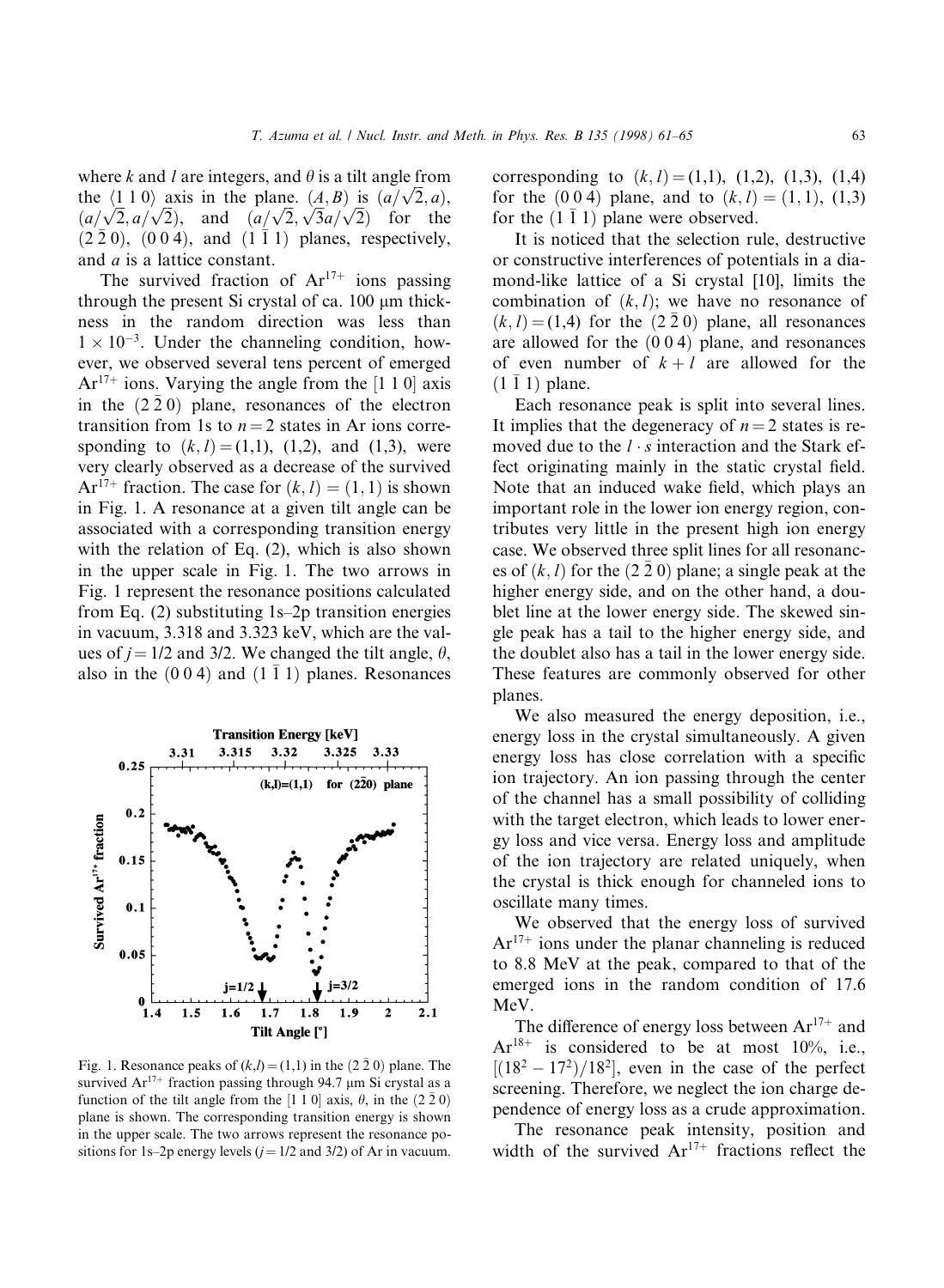Stark splitting due to position (i.e., trajectory) dependent crystal field strength as well as position dependent RCE and electron loss probabilities.

We evaluated the survived  $Ar^{17+}$  fraction,  $F(\theta, \Delta E)$ , as functions of the incident angle,  $\theta$ , (i.e., the transition energy, which relates to the position dependent crystal field) and the energy deposition,  $\Delta E$  (i.e., energy loss) by analyzing the list mode data for the RCE peak of  $(k, l) = (1, 1)$  in the  $(2 \bar{2} 0)$  planar channeling. The resonance was observed as a decreased  $Ar^{17+}$  fraction. The result is shown in Fig. 2. The survived  $Ar^{17+}$  fraction from only 1s electron ionization is observed at the region of off-resonance condition. We noticed that at the region of the minimum  $\Delta E$  under the resonance condition, sharp peaks of the transition energy exist. As  $\Delta E$  increases, they shift and broaden simultaneously. The oscillatory ion trajectory with a finite amplitude results in various transition energies, which induces the broadening. However, the channeled ions spend longer time at the position of larger amplitude than at the center of the channel, thereby, the edge energy of the broadened peak of the transition energy gives the transition energy at the position of the largest amplitude of the trajectory.

We calculated transition energies from 1s to  $n = 2$  states under the present condition as a func-

tion of the distance from the center of the channel, to compare with the observed feature. The result is shown in Fig. 3. Regarding the distance as the trajectory amplitude, we showed the corresponding  $\Delta E$  also for the amplitude calculated by our simulation [11] in Fig. 3. We obtained energies of eigenvalues of  $n = 2$  states of  $Ar^{17+}$  in vacuum by the Dirac equation. The perturbation of the Stark field was calculated using the basis set of a combination of nonrelativistic wave functions of 2s,  $2p_x$ ,  $2p_y$ and  $2p_z$  with spin states, which results in eight sublevels. We take the z-axis parallel to the plane, and x-axis perpendicular to the plane. Each of the calculated four levels is almost degenerated with respect to spin states. We adopted the Hartree–Fock type (Doyle–Turner) potential for the crystal static field. It is noted that the  $l \cdot s$  interaction determines the main energy splitting at the channel center, where the native character of a heavy ion like Ar appears because of the small perturbation of the crystal field. This feature does not hold for other RCE measurements reported for low-Z ions. In the calculation, the higher transition probability of RCE is indeed expected for the position away from the channel center. It is consistent with the



Fig. 2. The intensity of the survived  $Ar^{17+}$  fraction as functions of the incident angle,  $\theta$ , and the energy deposition,  $\Delta E$ , for the RCE peaks of  $(k,l) = (1,1)$  in the  $(2 \bar{2} 0)$  planar channeling. The corresponding transition energy to  $\theta$  are inserted in the right scale. The experimental condition is the same as that for Fig. 1.



Fig. 3. Calculated transition energies from 1s to  $n = 2$  states as a function of the amplitude of the trajectory, which is regarded to be equivalent to the distance from the center of the channel (the uppper scale). The distance between the  $(2 \bar{2} 0)$  planes is 1.92 Å. The corresponding  $\Delta E$  for the amplitude is also shown (the lower scale).